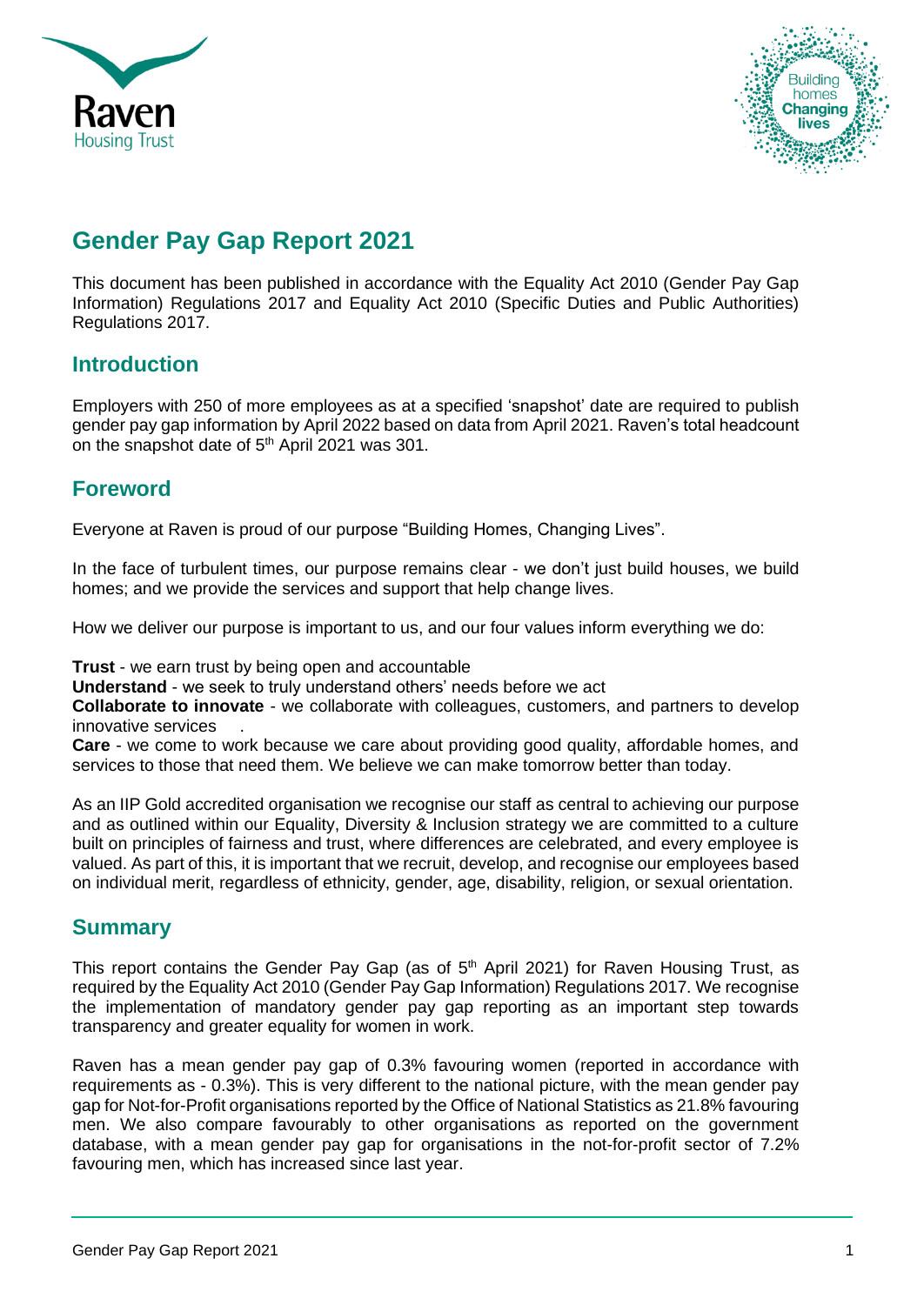Our median gender pay gap is 3%, which means that when our hourly pay rates are listed from highest to lowest, the middle pay rate for male employees is higher than for female employees. This has reduced from last year when it was 5.8%, which is due to the recruitment of female employees into some new, higher paid positions.

Our mean gender bonus gap is 5% in favour of male employees. This is because our contractual and executive bonuses are a percentage of base salary and the male employees who received bonuses are in positions that attract higher salaries. We compare favourably to other organisations as reported on the government database, with a mean gender bonus gap for organisations in the not-for-profit sector of 17.9% favouring men.

Our median gender bonus gap is 0%, which means that when the bonus amounts are listed from highest to lowest, the middle amount for male and female employees is the same.

There is a slightly lower percentage of female employees than male employees who received a bonus in 2021 (93% compared to 97%), this is because a larger number of female than male employees were ineligible for a discretionary bonus that was given for effort during the pandemic, due to their start date at Raven.

## **Gender Pay Report – Profile and Results**

### **1. Requirements**

Mandatory Gender Pay Gap Reporting regulations require organisations with 250 or more employees to report their pay gap as of  $5<sup>th</sup>$  April (snapshot date) with the following information:

- i. Mean gender pay gap: the difference between the average hourly rate of pay received by male and female employees.
- ii. Median gender pay gap: the difference between the middle hourly rate of pay for male and female employees when listed from highest to lowest.
- iii. Pay quartiles: the percentage of men and women that fall within four equal-sized pay bands, based on hourly rate of pay.
- iv. Mean gender bonus gap: the difference between the average bonus pay received by male and female employees in the 12 months to the snapshot date.
- v. Median gender bonus gap: the difference between the middle bonus amount for male and female employees when listed from highest to lowest.
- vi. Percentage of men and women who received bonuses.

#### Relevant employees:

All those employed on the snapshot date are regarded within the legislation as 'relevant' employees and are included in the metrics, even if they joined or left Raven part-way through the applicable pay period and were paid for only a portion of that pay period.

The first four of the above metrics are based on data relating to 'full-pay relevant' employees, which according to the legislation is those who, during the pay period that includes the snapshot date, were paid their normal pay for the hours they worked. For part-time employees, this is their usual pro-rata pay. The data for these metrics therefore *excludes* employees who, as a result of being on maternity leave, sick leave, or special leave (e.g., sabbatical or other type of unpaid leave), were paid at a reduced rate that is less than their usual pay.

For the bonus calculations, all relevant employees are included, regardless of whether they received full, normal pay during the pay period.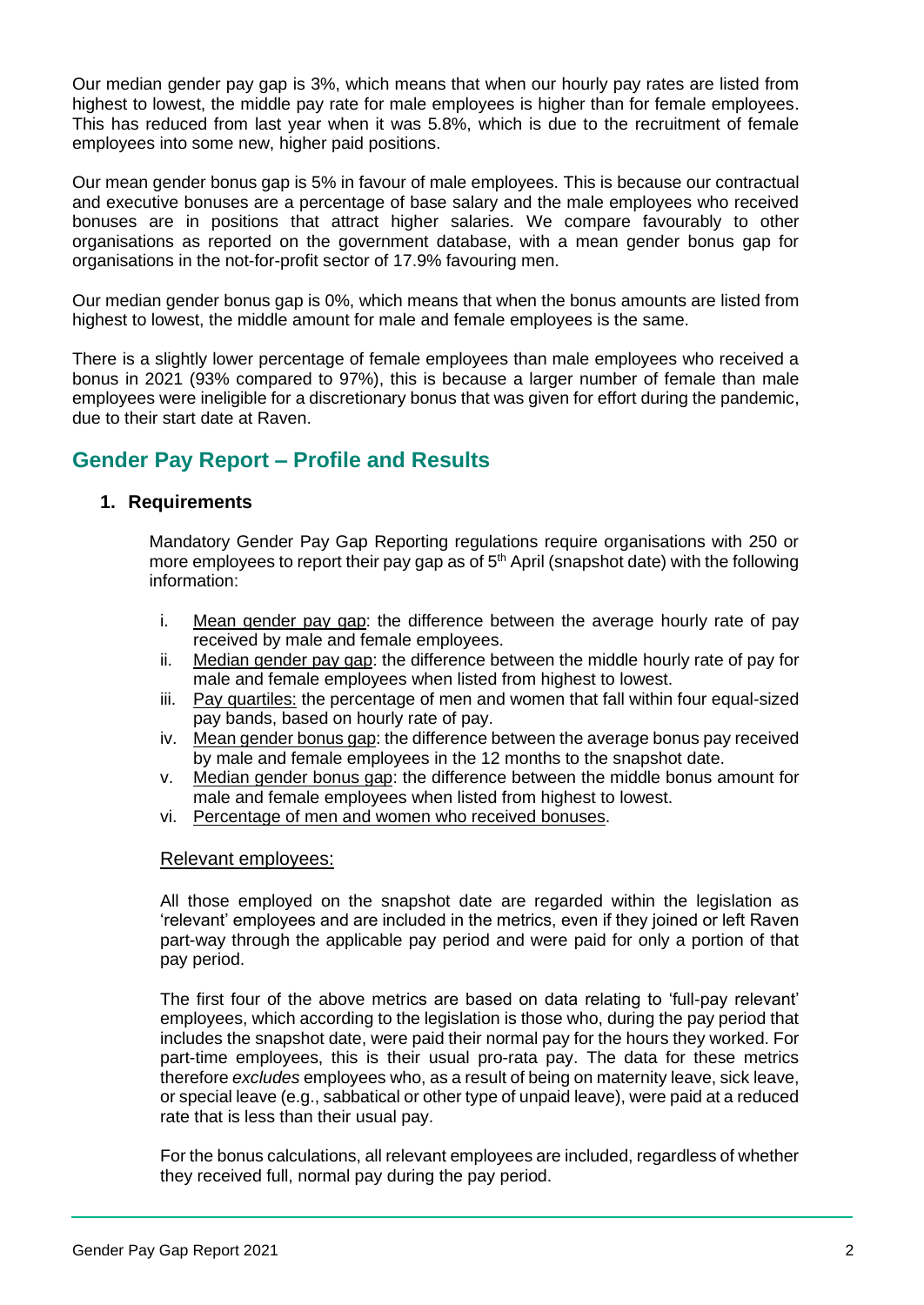### **2. Raven's Gender Profile**

Data collected on employees as of 5 April 2021 (the snapshot date) shows the following workforce gender breakdown:

| Total no. of full-pay relevant staff 284 |     |
|------------------------------------------|-----|
| Female                                   | 144 |
| Male                                     | 140 |

Of the total 284 full-pay relevant employees that were employed on the snapshot date, 49% were male and 51% female.

### **3. Gender Pay Results**

- i. The mean gender pay gap in hourly pay for Raven is 0.3% and is more favourable to women (reported as -0.3%)
- ii. The median gender pay gap in hourly pay for Raven is 3.0% and is more favourable to men.
- iii. Pay quartiles by gender (these quartiles are set out in the reporting requirements)

| <b>Quartile Pay Bands</b>         | <b>Male</b> | <b>Female</b> |
|-----------------------------------|-------------|---------------|
| Pay Band A: Lower Quartile        | 42.3%       | 57.7%         |
| Pay Band B: Lower Middle Quartile | 52.1%       | 47.9%         |
| Pay Band C: Upper Middle Quartile | 56.3%       | 43.7%         |
| Pay Band D: Upper Quartile        | 46.5%       | 53.5%         |

- iv. The mean gender bonus gap for Raven is 5% and is more favourable to men.
- v. The median gender bonus gap for Raven is 0% with no difference between male and female employees.
- vi. The percentage of male employees who received a bonus is 96.7% and the percentage of female employee who received a bonus is 92.7%.

#### **4. Commentary**

Raven's mean gender pay gap for 2021 is significantly below national averages as reported by the Office of National Statistics and those held within the government database, in that Raven has a positive skew towards female employees. This is because a higher percentage of female than male employees are within Pay Band D (the highest) and in fact, almost half of our total female population (48%) is within the top two pay bands and therefore in some of our highest earning positions, which is 2% higher than in 2020.

Our median gender pay gap is skewed towards male employees but is below the national average as reported by the Office of National Statistics and has reduced by 2.8% since 2020. The reason for the median pay gap being favourable to men is due to the higher representation of women in our lowest paid roles, with 57.7% of employees within Band A being female and 42.3% being male, an increase of 2.6% compared to 2020 in terms of female representation within this pay band. However, we view the increasing number of women within our workforce as a positive situation despite the impact on our gender pay gap.

In addition, the composition of our lowest pay band compares favourably to benchmark data provided by XpertHR for the Not-for-Profit sector, which shows that on average, Band A consists of 71.2% female and 28.9% male employees. The latter is supported by figures held in the government database which show that on average, Band A